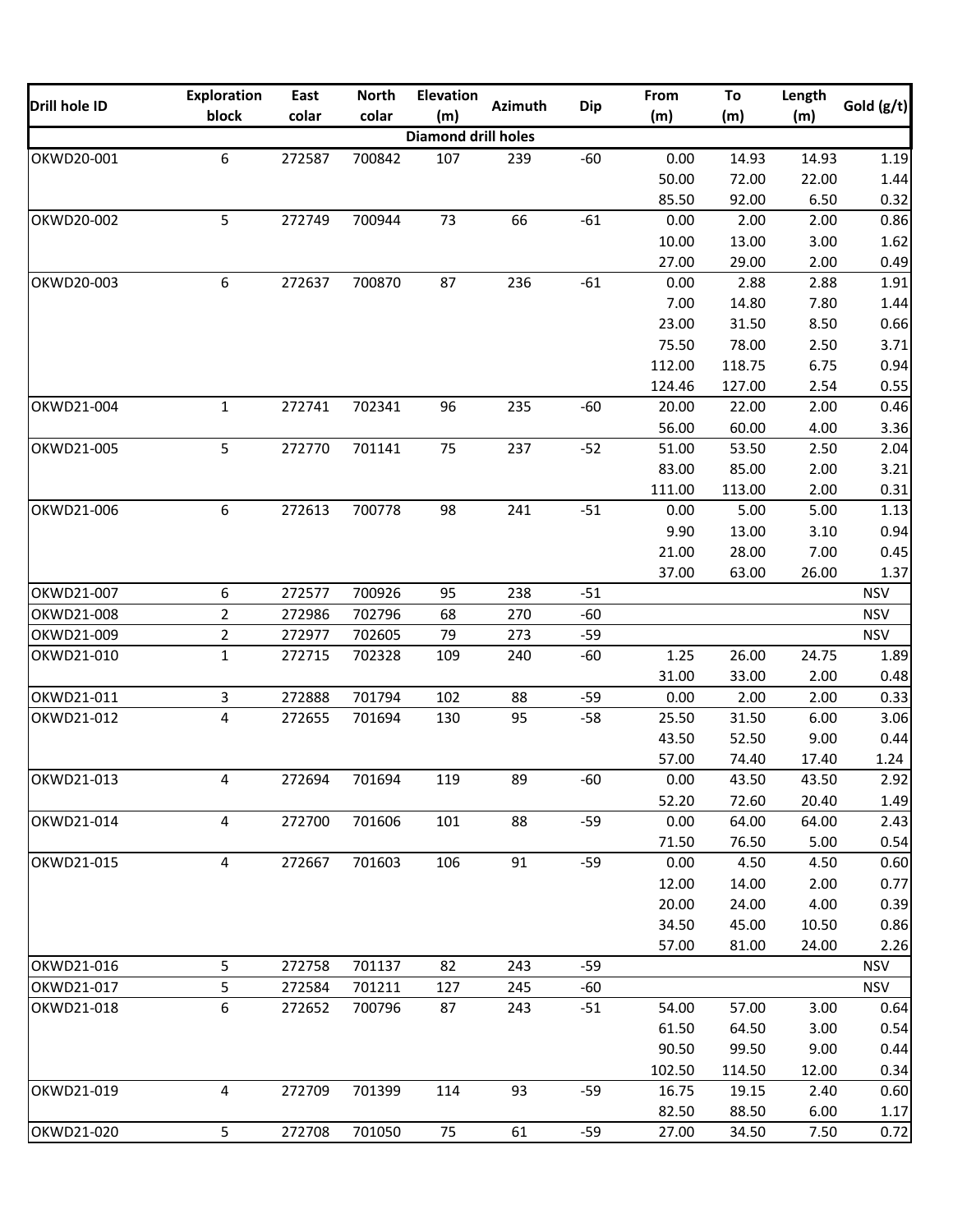|               | <b>Exploration</b> | East   | <b>North</b> | <b>Elevation</b>           |                |            | From   | To     | Length |            |
|---------------|--------------------|--------|--------------|----------------------------|----------------|------------|--------|--------|--------|------------|
| Drill hole ID | block              | colar  | colar        | (m)                        | <b>Azimuth</b> | <b>Dip</b> | (m)    | (m)    | (m)    | Gold (g/t) |
|               |                    |        |              | <b>Diamond drill holes</b> |                |            |        |        |        |            |
| OKWD21-021    | 5                  | 272596 | 701219       | 120                        | 248            | $-60$      | 1.50   | 7.50   | 6.00   | 3.47       |
|               |                    |        |              |                            |                |            | 71.00  | 75.50  | 4.50   | 1.71       |
| OKWD21-022    | 5                  | 272729 | 701073       | 75                         | 65             | $-59$      | 48.00  | 50.00  | 2.00   | 0.43       |
| OKWD21-023    | 6                  | 272581 | 700520       | 91                         | 60             | $-60$      | 0.00   | 2.70   | 2.70   | 0.81       |
|               |                    |        |              |                            |                |            | 7.50   | 12.50  | 5.00   | 0.87       |
|               |                    |        |              |                            |                |            | 21.00  | 24.00  | 3.00   | 0.99       |
|               |                    |        |              |                            |                |            | 75.00  | 79.00  | 4.00   | 0.52       |
| OKWD21-024    | 6                  | 272596 | 700535       | 87                         | 62             | $-60$      | 0.00   | 3.00   | 3.00   | 1.04       |
|               |                    |        |              |                            |                |            | 63.00  | 66.00  | 3.00   | 2.23       |
| OKWD21-025    | 6                  | 272565 | 700519       | 87                         | 234            | $-50$      | 0.00   | 3.00   | 3.00   | 0.75       |
|               |                    |        |              |                            |                |            | 5.80   | 8.70   | 2.90   | 0.53       |
|               |                    |        |              |                            |                |            | 19.00  | 21.20  | 2.20   | 1.04       |
| OKWD21-026    | 6                  | 272642 | 700434       | 95                         | 246            | $-58$      | 21.00  | 24.00  | 3.00   | 1.33       |
|               |                    |        |              |                            |                |            | 30.00  | 33.00  | 3.00   | 0.77       |
| OKWD21-027    | $\mathbf{1}$       | 272719 | 702506       | 88                         | 272            | $-60$      | 22.50  | 25.50  | 3.00   | 0.42       |
| OKWD21-028    | West 4             | 272610 | 701692       | 148                        | 88             | $-60$      |        |        |        | <b>NSV</b> |
| OKWD21-029    | 4                  | 272712 | 701614       | 100                        | 86             | $-53$      | 0.00   | 14.50  | 14.50  | 6.98       |
|               |                    |        |              |                            |                |            | 25.00  | 31.00  | 6.00   | 2.26       |
|               |                    |        |              |                            |                |            | 34.20  | 43.50  | 9.30   | 2.20       |
|               |                    |        |              |                            |                |            | 61.50  | 64.50  | 3.00   | 0.45       |
| OKWD21-030    | 4                  | 272775 | 701614       | 83                         | 244            | $-60$      | 0.00   | 3.40   | 3.40   | 0.50       |
|               |                    |        |              |                            |                |            | 28.00  | 37.50  | 9.50   | 2.63       |
|               |                    |        |              |                            |                |            | 52.00  | 56.00  | 4.00   | 0.95       |
|               |                    |        |              |                            |                |            | 68.00  | 110.50 | 42.50  | 1.82       |
|               |                    |        |              |                            |                |            | 130.00 | 157.50 | 27.50  | 1.31       |
| OKWD21-031    | 4                  | 272772 | 701707       | 108                        | 272            | $-62$      | 30.00  | 135.40 | 105.40 | 5.81       |
| Including     |                    |        |              |                            |                |            | 55.50  | 63.30  | 7.80   | 52.50      |
| Including     |                    |        |              |                            |                |            | 66.00  | 135.40 | 69.40  | 2.50       |
| Including     |                    |        |              |                            |                |            | 88.50  | 115.50 | 27.00  | 3.45       |
| OKWD21-032    | 4                  | 272699 | 701558       | 87                         | 88             | $-59$      | 7.50   | 30.00  | 22.50  | 1.83       |
| Including     |                    |        |              |                            |                |            | 23.85  | 30.00  | 6.15   | 4.48       |
|               |                    |        |              |                            |                |            | 72.00  | 93.00  | 21.00  | 3.19       |
| OKWD21-033    | $\overline{4}$     | 272657 | 701545       | 92                         | 88             | $-61$      | 0.00   | 19.40  | 19.40  | 1.63       |
|               |                    |        |              |                            |                |            | 22.50  | 25.50  | 3.00   | 0.59       |
|               |                    |        |              |                            |                |            | 70.50  | 81.00  | 10.50  | 0.92       |
|               |                    |        |              |                            |                |            | 93.00  | 99.55  | 6.55   | 2.27       |
| OKWD21-034    | $\overline{4}$     | 272818 | 701705       | 103                        | 274            | $-61$      | 0.00   | 6.00   | 6.00   | 0.53       |
|               |                    |        |              |                            |                |            | 87.00  | 110.60 | 23.60  | 0.90       |
|               |                    |        |              |                            |                |            | 113.50 | 116.00 | 2.50   | 2.47       |
|               |                    |        |              |                            |                |            | 130.65 | 181.50 | 50.85  | 4.23       |
| Including     |                    |        |              |                            |                |            | 149.60 | 161.50 | 11.90  | 4.12       |
| Including     |                    |        |              |                            |                |            | 166.00 | 176.50 | 10.50  | 4.09       |
| OKWD21-035    | 4                  | 272735 | 701405       | 112                        | 99             | $-59$      | 0.00   | 9.00   | 9.00   | 0.48       |
| OKWD21-036    | 4                  | 272682 | 701389       | 116                        | 97             | $-60$      | 6.00   | 34.30  | 28.30  | 0.65       |
|               |                    |        |              |                            |                |            | 46.50  | 112.00 | 65.50  | 2.16       |
| OKWD21-037    |                    | 272609 | 701800       | 153                        | 94             | $-54$      |        |        |        | <b>NSV</b> |
| OKWD21-038    | $\overline{4}$     | 272799 | 701457       | 91                         | 244            | $-54$      | 77.50  | 80.10  | 2.60   | 0.45       |
|               |                    |        |              |                            |                |            | 90.00  | 127.00 | 37.00  |            |
|               |                    |        |              |                            |                |            |        |        |        | 16.87      |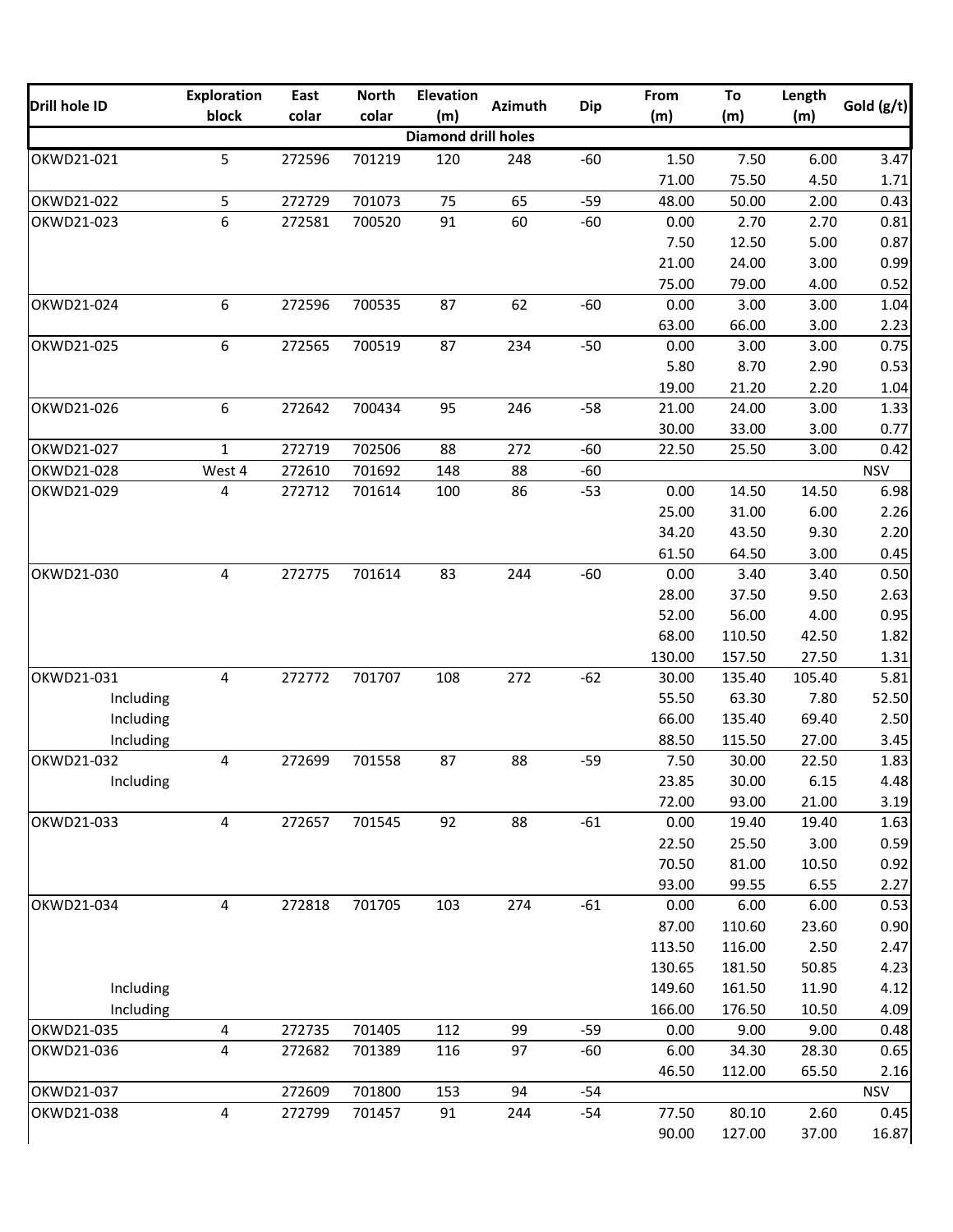| Drill hole ID | <b>Exploration</b> | East   | <b>North</b> | <b>Elevation</b>    | <b>Azimuth</b> | <b>Dip</b> | From   | To     | Length                                                                                                                                                                                                                                                                                                                             | Gold (g/t) |
|---------------|--------------------|--------|--------------|---------------------|----------------|------------|--------|--------|------------------------------------------------------------------------------------------------------------------------------------------------------------------------------------------------------------------------------------------------------------------------------------------------------------------------------------|------------|
|               | block              | colar  | colar        | (m)                 |                |            | (m)    | (m)    | (m)                                                                                                                                                                                                                                                                                                                                |            |
|               |                    |        |              | Diamond drill holes |                |            |        |        |                                                                                                                                                                                                                                                                                                                                    |            |
|               |                    |        |              |                     |                |            | 93.50  | 94.00  | 0.50                                                                                                                                                                                                                                                                                                                               | 1106.05    |
|               |                    |        |              |                     |                |            | 133.00 | 164.50 | 31.50                                                                                                                                                                                                                                                                                                                              | 0.79       |
| OKWD21-039    | East 5             | 272908 | 701014       | 102                 | 240            | $-59$      |        |        |                                                                                                                                                                                                                                                                                                                                    | <b>NSV</b> |
| OKWD21-040    | $\overline{4}$     | 272745 | 701435       | 96                  | $\mathbf{3}$   | $-58$      | 15.00  | 22.50  | 7.50                                                                                                                                                                                                                                                                                                                               | 1.81       |
|               |                    |        |              |                     |                |            | 48.00  | 51.00  | 3.00                                                                                                                                                                                                                                                                                                                               | 0.65       |
|               |                    |        |              |                     |                |            | 60.00  | 126.50 | 66.50                                                                                                                                                                                                                                                                                                                              | 1.59       |
| OKWD21-041    | 4                  | 272778 | 701902       | 128                 | 270            | $-60$      | 12.50  | 14.50  | 2.00                                                                                                                                                                                                                                                                                                                               | 0.56       |
|               |                    |        |              |                     |                |            | 27.00  | 33.00  | 6.00<br>4.50<br>4.50<br>40.50<br>9.00<br>6.20<br>3.00<br>3.70<br>2.00<br>28.00<br>10.50<br>4.50<br>3.00<br>3.00<br>3.50<br>18.00<br>7.50<br>7.50<br>3.00<br>7.50<br>6.00<br>7.50<br>4.50<br>46.50<br>9.00<br>6.00<br>7.05<br>7.50<br>4.50<br>57.00<br>6.00<br>2.10<br>5.05<br>6.00<br>3.00<br>3.00<br>6.00<br>6.70<br>3.00<br>4.50 | 0.91       |
|               |                    |        |              |                     |                |            | 39.00  | 43.50  |                                                                                                                                                                                                                                                                                                                                    | 0.37       |
|               |                    |        |              |                     |                |            | 60.00  | 64.50  |                                                                                                                                                                                                                                                                                                                                    | 0.40       |
|               |                    |        |              |                     |                |            | 76.50  | 117.00 |                                                                                                                                                                                                                                                                                                                                    | 2.50       |
| Including     |                    |        |              |                     |                |            | 91.50  | 100.50 |                                                                                                                                                                                                                                                                                                                                    | 4.11       |
| OKWD21-042    | $\overline{4}$     | 272787 | 701995       | 129                 | 273            | $-59$      | 12.00  | 18.20  |                                                                                                                                                                                                                                                                                                                                    | 0.48       |
|               |                    |        |              |                     |                |            | 37.50  | 40.50  |                                                                                                                                                                                                                                                                                                                                    | 0.52       |
|               |                    |        |              |                     |                |            | 45.00  | 48.70  |                                                                                                                                                                                                                                                                                                                                    | 3.69       |
|               |                    |        |              |                     |                |            | 78.00  | 80.00  |                                                                                                                                                                                                                                                                                                                                    | 0.30       |
|               |                    |        |              |                     |                |            | 86.00  | 114.00 |                                                                                                                                                                                                                                                                                                                                    | 1.39       |
| OKWD21-043    | East 1             | 272784 | 702617       | 89                  | 271            | $-60$      | 25.50  | 36.00  |                                                                                                                                                                                                                                                                                                                                    | 0.65       |
|               |                    |        |              |                     |                |            | 46.50  | 51.00  |                                                                                                                                                                                                                                                                                                                                    | 0.86       |
|               |                    |        |              |                     |                |            | 73.50  | 76.50  |                                                                                                                                                                                                                                                                                                                                    | 0.64       |
|               |                    |        |              |                     |                |            | 81.00  | 84.00  |                                                                                                                                                                                                                                                                                                                                    | 0.42       |
|               |                    |        |              |                     |                |            | 91.50  | 95.00  |                                                                                                                                                                                                                                                                                                                                    | 1.55       |
| OKWD21-044    | $\mathbf{1}$       | 272807 | 702205       | 130                 | 270            | $-60$      |        |        |                                                                                                                                                                                                                                                                                                                                    | <b>NSV</b> |
| OKWD21-045    | $\mathbf{1}$       | 272762 | 702202       | 133                 | 273            | $-59$      | 84.00  | 102.00 |                                                                                                                                                                                                                                                                                                                                    | 1.30       |
| Including     |                    |        |              |                     |                |            | 84.00  | 91.50  |                                                                                                                                                                                                                                                                                                                                    | 0.56       |
| Including     |                    |        |              |                     |                |            | 94.50  | 102.00 |                                                                                                                                                                                                                                                                                                                                    | 0.81       |
| OKWD21-046    | $\mathbf{1}$       | 272825 | 702112       | 127                 | 269            | $-65$      | 43.50  | 46.50  |                                                                                                                                                                                                                                                                                                                                    | 0.54       |
|               |                    |        |              |                     |                |            | 61.50  | 69.00  |                                                                                                                                                                                                                                                                                                                                    | 1.68       |
|               |                    |        |              |                     |                |            | 73.50  | 79.50  |                                                                                                                                                                                                                                                                                                                                    | 1.09       |
|               |                    |        |              |                     |                |            | 82.50  | 90.00  |                                                                                                                                                                                                                                                                                                                                    | 1.43       |
|               |                    |        |              |                     |                |            | 112.50 | 117.00 |                                                                                                                                                                                                                                                                                                                                    | 0.61       |
|               |                    |        |              |                     |                |            | 133.50 | 180.00 |                                                                                                                                                                                                                                                                                                                                    | 2.44       |
| Including     |                    |        |              |                     |                |            | 171.00 | 180.00 |                                                                                                                                                                                                                                                                                                                                    | 6.85       |
|               |                    |        |              |                     |                |            | 186.00 | 192.00 |                                                                                                                                                                                                                                                                                                                                    | 1.27       |
| OKWD21-047    | $4 + 3$            | 272868 | 701706       | 96                  | 271            | $-59$      | 134.75 | 141.80 |                                                                                                                                                                                                                                                                                                                                    | 2.44       |
|               |                    |        |              |                     |                |            | 151.00 | 158.50 |                                                                                                                                                                                                                                                                                                                                    | 1.12       |
|               |                    |        |              |                     |                |            | 166.00 | 170.50 |                                                                                                                                                                                                                                                                                                                                    | 0.99       |
|               |                    |        |              |                     |                |            | 173.50 | 230.50 |                                                                                                                                                                                                                                                                                                                                    | 2.22       |
| OKWD21-048    | $4 + 3$            | 272834 | 701994       | 133                 | 275            | $-59$      | 7.50   | 13.50  |                                                                                                                                                                                                                                                                                                                                    | 0.52       |
|               |                    |        |              |                     |                |            | 16.50  | 18.60  |                                                                                                                                                                                                                                                                                                                                    | 0.58       |
|               |                    |        |              |                     |                |            | 54.50  | 59.55  |                                                                                                                                                                                                                                                                                                                                    | 2.66       |
|               |                    |        |              |                     |                |            | 156.00 | 162.00 |                                                                                                                                                                                                                                                                                                                                    | 2.90       |
| OKWD21-049    | $4 + 3$            | 272878 | 701990       | 114                 | 274            | $-62$      | 15.00  | 18.00  |                                                                                                                                                                                                                                                                                                                                    | 1.15       |
|               |                    |        |              |                     |                |            | 124.00 | 127.00 |                                                                                                                                                                                                                                                                                                                                    | 1.04       |
|               |                    |        |              |                     |                |            | 156.00 | 162.00 |                                                                                                                                                                                                                                                                                                                                    | 2.90       |
|               |                    |        |              |                     |                |            | 179.50 | 186.20 |                                                                                                                                                                                                                                                                                                                                    | 0.60       |
| OKWD21-050    | $4 + 3$            | 272834 | 701916       | 121                 | 266            | $-60$      | 12.90  | 15.90  |                                                                                                                                                                                                                                                                                                                                    | 1.08       |
|               |                    |        |              |                     |                |            | 52.50  | 57.00  |                                                                                                                                                                                                                                                                                                                                    | 5.67       |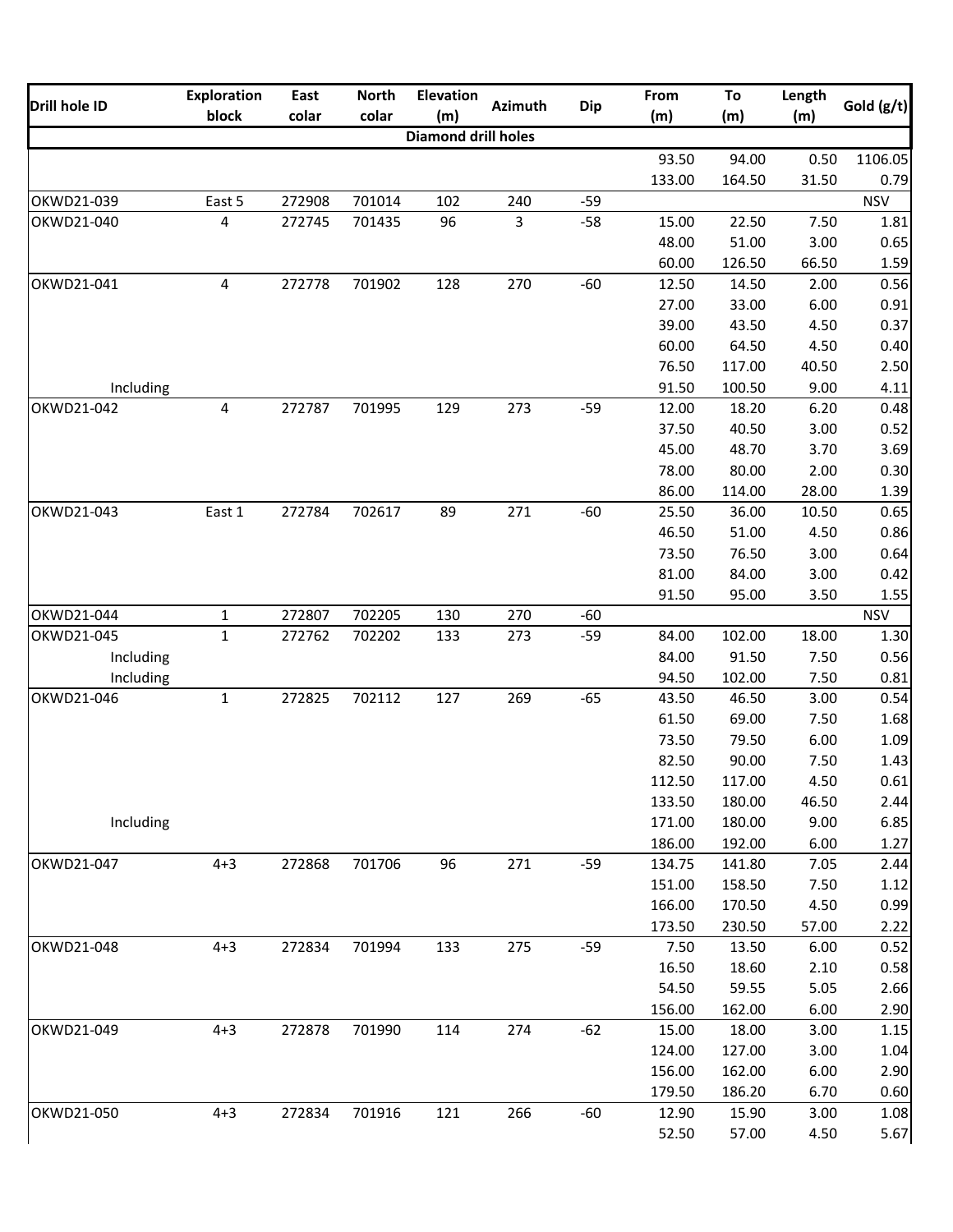| Drill hole ID | <b>Exploration</b> | East   | <b>North</b> | <b>Elevation</b>           | <b>Azimuth</b> | <b>Dip</b> | From   | To     | Length | Gold (g/t) |
|---------------|--------------------|--------|--------------|----------------------------|----------------|------------|--------|--------|--------|------------|
|               | block              | colar  | colar        | (m)                        |                |            | (m)    | (m)    | (m)    |            |
|               |                    |        |              | <b>Diamond drill holes</b> |                |            |        |        |        |            |
|               |                    |        |              |                            |                |            | 59.35  | 61.85  | 2.50   | 6.59       |
|               |                    |        |              |                            |                |            | 64.35  | 70.50  | 6.15   | 0.66       |
|               |                    |        |              |                            |                |            | 86.20  | 92.00  | 5.80   | 1.41       |
|               |                    |        |              |                            |                |            | 105.50 | 110.00 | 4.50   | 0.88       |
|               |                    |        |              |                            |                |            | 114.50 | 120.50 | 6.00   | 0.51       |
|               |                    |        |              |                            |                |            | 135.50 | 176.50 | 41.00  | 1.88       |
| OKWD21-051    | 4                  | 272785 | 701796       | 124                        | 273            | $-58$      | 22.50  | 59.00  | 36.50  | 5.60       |
|               |                    |        |              |                            |                |            | 69.00  | 73.50  | 4.50   | 0.38       |
|               |                    |        |              |                            |                |            | 88.50  | 112.50 | 24.00  | 2.26       |
|               |                    |        |              |                            |                |            | 138.00 | 143.50 | 5.50   | 0.47       |
| OKWD21-052    | $\overline{4}$     | 272833 | 701800       | 113                        | 269            | $-60$      | 48.00  | 55.65  | 7.65   | 0.74       |
|               |                    |        |              |                            |                |            | 67.00  | 69.00  | 2.00   | 0.33       |
| OKWD21-053    | 4                  | 272888 | 701797       | 97                         | 271            | $-58$      | 104.50 | 107.30 | 2.80   | 0.45       |
|               |                    |        |              |                            |                |            | 129.00 | 132.00 | 3.00   | 3.87       |
|               |                    |        |              |                            |                |            | 145.40 | 179.60 | 34.20  | 3.06       |
|               |                    |        |              |                            |                |            | 193.00 | 202.00 | 9.00   | 3.51       |
|               |                    |        |              |                            |                |            | 205.00 | 252.00 | 47.00  | 2.69       |
| OKWD21-054    | 4                  | 272822 | 701611       | 74                         | 277            | $-61$      | 82.00  | 84.85  | 2.85   | 0.62       |
|               |                    |        |              |                            |                |            | 89.50  | 105.00 | 15.50  | 2.57       |
|               |                    |        |              |                            |                |            | 122.00 | 127.50 | 5.50   | 1.45       |
|               |                    |        |              |                            |                |            | 139.50 | 204.00 | 64.50  | 2.98       |
|               |                    |        |              |                            |                |            |        |        |        |            |
| Including     |                    |        |              |                            |                |            | 155.00 | 182.00 | 27.00  | 4.65       |
| OKWD21-055    | East 1             | 272810 | 702610       | 79                         | 264            | $-63$      | 1.50   | 4.00   | 2.50   | 0.98       |
| OKWD21-056    | 4                  | 272741 | 701510       | 92                         | 270            | $-60$      | 7.50   | 30.00  | 22.50  | 2.34       |
|               |                    |        |              |                            |                |            | 42.00  | 69.00  | 27.00  | 3.14       |
|               |                    |        |              |                            |                |            | 79.00  | 116.20 | 37.20  | 3.72       |
| OKWD21-057    | $\overline{4}$     | 272679 | 701654       | 130                        | 277            | $-60$      | 0.00   | 4.25   | 4.25   | 1.02       |
|               |                    |        |              |                            |                |            | 18.00  | 24.00  | 6.00   | 0.68       |
|               |                    |        |              |                            |                |            | 37.50  | 45.00  | 7.50   | 1.04       |
| OKWD22-058    | $\overline{4}$     | 272731 | 701409       | 123                        | 265            | $-60$      | 0.00   | 8.00   | 8.00   | 0.92       |
|               |                    |        |              |                            |                |            | 12.00  | 14.00  | 2.00   | 0.68       |
|               |                    |        |              |                            |                |            | 36.00  | 54.40  | 18.40  | 3.50       |
|               |                    |        |              |                            |                |            | 64.50  | 69.18  | 4.68   | 0.85       |
| OKWD22-059    | $\overline{4}$     | 272789 | 701519       | 66                         | 270            | $-61$      | 77.00  | 109.06 | 32.06  | 1.90       |
| Including     |                    |        |              |                            |                |            | 78.00  | 97.38  | 19.38  | 2.13       |
| Including     |                    |        |              |                            |                |            | 100.00 | 109.06 | 9.06   | 2.10       |
|               |                    |        |              |                            |                |            | 117.00 | 119.00 | 2.00   | 0.35       |
|               |                    |        |              |                            |                |            | 125.00 | 188.00 | 63.00  | 3.46       |
| Including     |                    |        |              |                            |                |            | 134.00 | 142.00 | 8.00   | 8.82       |
| OKWD22-060    | East 4             | 272843 | 701453       | 81                         | 263            | $-60$      | 36.00  | 38.00  | 2.00   | 0.48       |
|               |                    |        |              |                            |                |            | 118.00 | 120.00 | 2.00   | 0.46       |
|               |                    |        |              |                            |                |            | 136.00 | 145.00 | 9.00   | 1.20       |
|               |                    |        |              |                            |                |            | 150.76 | 158.00 | 7.24   | 1.38       |
|               |                    |        |              |                            |                |            | 181.00 | 201.00 | 20.00  | 2.22       |
|               |                    |        |              |                            |                |            | 252.00 | 259.00 | 7.00   | 1.34       |
| OKWD22-061    | East 4             | 272885 | 701396       | 120                        | 267            | $-59$      | 168.00 | 170.00 | 2.00   | 0.31       |
|               |                    |        |              |                            |                |            | 205.00 | 227.00 | 22.00  | 2.68       |
|               |                    |        |              |                            |                |            | 231.00 | 234.04 | 3.04   | 0.43       |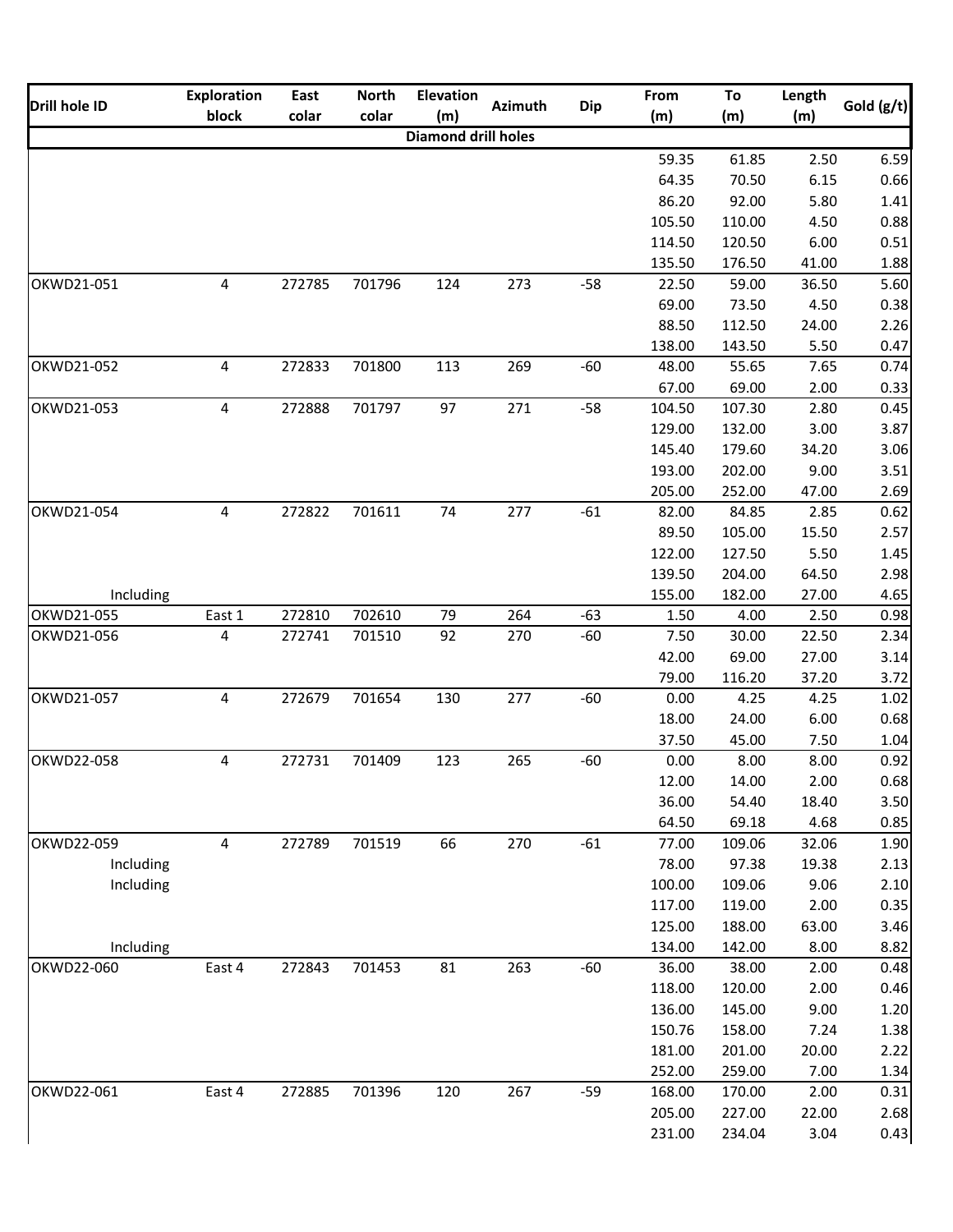|               | <b>Exploration</b> | East   | <b>North</b> | <b>Elevation</b>           |                |            | From   | To     | Length                                                                                                                                                                                                                                                                                                                                                                                                         |            |
|---------------|--------------------|--------|--------------|----------------------------|----------------|------------|--------|--------|----------------------------------------------------------------------------------------------------------------------------------------------------------------------------------------------------------------------------------------------------------------------------------------------------------------------------------------------------------------------------------------------------------------|------------|
| Drill hole ID | block              | colar  | colar        | (m)                        | <b>Azimuth</b> | <b>Dip</b> | (m)    | (m)    | (m)<br>7.00<br>7.00<br>8.50<br>47.00<br>10.50<br>2.30<br>6.00<br>35.00<br>64.70<br>23.00<br>18.65<br>2.16<br>17.12<br>11.00<br>20.00<br>26.00<br>2.00<br>2.00<br>5.50<br>34.30<br>3.00<br>12.15<br>8.00<br>11.00<br>29.50<br>9.67<br>2.70<br>16.00<br>18.00<br>2.00<br>2.00<br>6.67<br>23.00<br>28.00<br>3.69<br>2.00<br>3.00<br>4.78<br>11.00<br>3.40<br>2.00<br>3.35<br>9.68<br>3.00<br>4.00<br>8.00<br>3.45 | Gold (g/t) |
|               |                    |        |              | <b>Diamond drill holes</b> |                |            |        |        |                                                                                                                                                                                                                                                                                                                                                                                                                |            |
|               |                    |        |              |                            |                |            | 250.00 | 257.00 |                                                                                                                                                                                                                                                                                                                                                                                                                | 1.08       |
| OKWD22-062    | East 4             | 272978 | 701701       | 77                         | 271            | $-61$      | 263.00 | 270.00 |                                                                                                                                                                                                                                                                                                                                                                                                                | 1.13       |
|               |                    |        |              |                            |                |            | 276.50 | 285.00 |                                                                                                                                                                                                                                                                                                                                                                                                                | 3.62       |
|               |                    |        |              |                            |                |            | 292.50 | 339.50 |                                                                                                                                                                                                                                                                                                                                                                                                                | 1.82       |
|               |                    |        |              |                            |                |            | 342.50 | 353.00 |                                                                                                                                                                                                                                                                                                                                                                                                                | 0.70       |
|               |                    |        |              |                            |                |            | 357.50 | 359.80 |                                                                                                                                                                                                                                                                                                                                                                                                                | 2.91       |
| OKWD22-063    | East 4             | 272950 | 701795       | 82                         | 270            | $-61$      | 197.00 | 203.00 |                                                                                                                                                                                                                                                                                                                                                                                                                | 5.10       |
|               |                    |        |              |                            |                |            | 208.00 | 243.00 |                                                                                                                                                                                                                                                                                                                                                                                                                | 1.54       |
|               |                    |        |              |                            |                |            | 252.95 | 317.65 |                                                                                                                                                                                                                                                                                                                                                                                                                | 2.45       |
| Including     |                    |        |              |                            |                |            | 273.00 | 296.00 |                                                                                                                                                                                                                                                                                                                                                                                                                | 2.67       |
| Including     |                    |        |              |                            |                |            | 299.00 | 317.65 |                                                                                                                                                                                                                                                                                                                                                                                                                | 4.23       |
| OKWD22-064    | 4                  | 272784 | 701661       | 91                         | 269            | $-60$      | 0.00   | 2.16   |                                                                                                                                                                                                                                                                                                                                                                                                                | 0.49       |
|               |                    |        |              |                            |                |            | 49.50  | 66.62  |                                                                                                                                                                                                                                                                                                                                                                                                                | $1.10\,$   |
|               |                    |        |              |                            |                |            | 75.00  | 86.00  |                                                                                                                                                                                                                                                                                                                                                                                                                | 4.10       |
|               |                    |        |              |                            |                |            | 91.00  | 111.00 |                                                                                                                                                                                                                                                                                                                                                                                                                | 1.45       |
|               |                    |        |              |                            |                |            | 117.00 | 143.00 |                                                                                                                                                                                                                                                                                                                                                                                                                | 2.04       |
|               |                    |        |              |                            |                |            | 152.00 | 154.00 |                                                                                                                                                                                                                                                                                                                                                                                                                | 0.92       |
|               |                    |        |              |                            |                |            | 160.00 | 162.00 |                                                                                                                                                                                                                                                                                                                                                                                                                | 2.03       |
|               | $\overline{4}$     |        |              |                            |                |            |        |        |                                                                                                                                                                                                                                                                                                                                                                                                                |            |
| OKWD22-065    |                    | 272763 | 701704       | 115                        | 181            | $-59$      | 0.00   | 5.50   |                                                                                                                                                                                                                                                                                                                                                                                                                | 0.98       |
|               |                    |        |              |                            |                |            | 54.00  | 88.30  |                                                                                                                                                                                                                                                                                                                                                                                                                | 2.01       |
|               |                    |        |              |                            |                |            | 96.00  | 99.00  |                                                                                                                                                                                                                                                                                                                                                                                                                | 1.76       |
|               |                    |        |              |                            |                |            | 129.50 | 141.65 |                                                                                                                                                                                                                                                                                                                                                                                                                | 2.81       |
|               |                    |        |              |                            |                |            | 149.00 | 157.00 |                                                                                                                                                                                                                                                                                                                                                                                                                | 2.14       |
|               |                    |        |              |                            |                |            | 178.00 | 189.00 |                                                                                                                                                                                                                                                                                                                                                                                                                | 1.32       |
|               |                    |        |              |                            |                |            | 191.50 | 221.00 |                                                                                                                                                                                                                                                                                                                                                                                                                | 2.72       |
|               |                    |        |              |                            |                |            | 225.70 | 235.37 |                                                                                                                                                                                                                                                                                                                                                                                                                | 1.15       |
|               |                    |        |              |                            |                |            | 240.00 | 242.70 |                                                                                                                                                                                                                                                                                                                                                                                                                | 0.78       |
|               |                    |        |              |                            |                |            | 246.00 | 262.00 |                                                                                                                                                                                                                                                                                                                                                                                                                | 2.58       |
| OKWD22-066    | 3                  | 272863 | 701546       | 84                         | 263            | $-60$      | 133.00 | 151.00 |                                                                                                                                                                                                                                                                                                                                                                                                                | 2.65       |
|               |                    |        |              |                            |                |            | 156.00 | 158.00 |                                                                                                                                                                                                                                                                                                                                                                                                                | 0.69       |
|               |                    |        |              |                            |                |            | 163.00 | 165.00 |                                                                                                                                                                                                                                                                                                                                                                                                                | 1.74       |
|               |                    |        |              |                            |                |            | 180.80 | 187.47 |                                                                                                                                                                                                                                                                                                                                                                                                                | 3.13       |
|               |                    |        |              |                            |                |            | 191.00 | 214.00 |                                                                                                                                                                                                                                                                                                                                                                                                                | 1.76       |
|               |                    |        |              |                            |                |            | 217.00 | 245.00 |                                                                                                                                                                                                                                                                                                                                                                                                                | 3.29       |
|               |                    |        |              |                            |                |            | 261.00 | 264.69 |                                                                                                                                                                                                                                                                                                                                                                                                                | 2.01       |
|               |                    |        |              |                            |                |            | 269.00 | 271.00 |                                                                                                                                                                                                                                                                                                                                                                                                                | 0.34       |
| OKWD22-067    | 4                  | 272863 | 702588       | 76                         | 271            | $-61$      | 187.00 | 190.00 |                                                                                                                                                                                                                                                                                                                                                                                                                | 0.43       |
| OKWD22-068    | $\mathbf{1}$       | 272763 | 702652       | 96                         | 184            | -60        | 28.00  | 32.78  |                                                                                                                                                                                                                                                                                                                                                                                                                | 0.60       |
|               |                    |        |              |                            |                |            | 39.00  | 50.00  |                                                                                                                                                                                                                                                                                                                                                                                                                | 0.95       |
|               |                    |        |              |                            |                |            | 100.00 | 103.40 |                                                                                                                                                                                                                                                                                                                                                                                                                | 1.83       |
|               |                    |        |              |                            |                |            | 110.00 | 112.00 |                                                                                                                                                                                                                                                                                                                                                                                                                | 1.06       |
|               |                    |        |              |                            |                |            | 118.65 | 122.00 |                                                                                                                                                                                                                                                                                                                                                                                                                | 0.84       |
|               |                    |        |              |                            |                |            | 131.00 | 140.68 |                                                                                                                                                                                                                                                                                                                                                                                                                | 3.69       |
|               |                    |        |              |                            |                |            | 162.00 | 165.00 |                                                                                                                                                                                                                                                                                                                                                                                                                | 0.52       |
| OKWD22-069    | $\mathbf{1}$       | 272819 | 702502       | 80                         | 271            | $-61$      | 65.00  | 69.00  |                                                                                                                                                                                                                                                                                                                                                                                                                | 0.30       |
|               |                    |        |              |                            |                |            | 101.00 | 109.00 |                                                                                                                                                                                                                                                                                                                                                                                                                | 0.65       |
| OKWD22-070    | 4                  | 272765 | 701704       | 115                        | 5              | $-58$      | 0.00   | 3.45   |                                                                                                                                                                                                                                                                                                                                                                                                                | 0.86       |
|               |                    |        |              |                            |                |            | 24.00  | 34.62  | 10.62                                                                                                                                                                                                                                                                                                                                                                                                          | 0.65       |